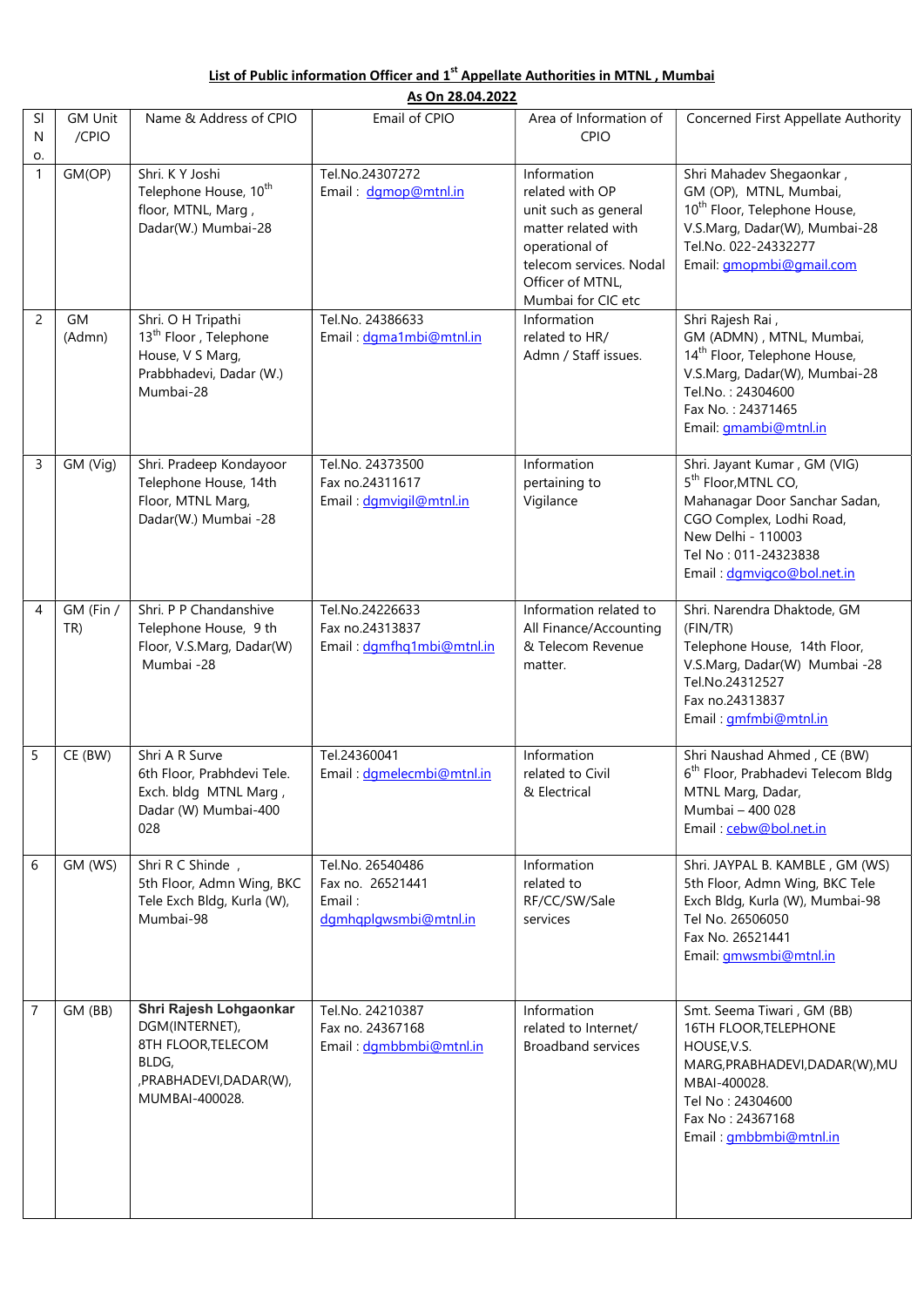| $\,8\,$ | GM (Plg<br>& Dev)                             | Smt. S V Kumar,<br>8 <sup>th</sup> Floor, Telephone House<br>MTNL, Marg, Prabhadevi,<br>Dadar, Mumbai-400028                      | Tel.No.: 24322766<br>Fax no.: 24328844<br>Email: dgmplgg@mtnl.in        | Information<br>related to Planning &<br>Development<br>activities                                                                                                                            | Shri. K L Tayde, GM (PLG &<br>Develop)<br>MTNL, PBD Tele., House, 16 <sup>th</sup> Flr<br>,Dadar(W),V.S.Marg, mumbai-<br>400028<br>Tel No: 24371717<br>Fax No: 24222525<br>Email: <i>gmplgmbi@mtnl.net.in</i>       |
|---------|-----------------------------------------------|-----------------------------------------------------------------------------------------------------------------------------------|-------------------------------------------------------------------------|----------------------------------------------------------------------------------------------------------------------------------------------------------------------------------------------|---------------------------------------------------------------------------------------------------------------------------------------------------------------------------------------------------------------------|
| 9       | GM (MM)                                       | Shri V K Bedade,<br>MTNL, Parel Telephone<br>Complex, Dr. Ambedkar<br>road, Parel(E) Pin-400012                                   | Tel.No.: 24717174<br>Email:<br>dgmmmmbi@mtnl.in                         | Information for All<br>centralized Procuremnt                                                                                                                                                | Shri Rajesh Rai, GM (MM)<br>8th floor, Telephone House, MTNL<br>MTNL Marg, Prabhadevi<br>Dadar (W), Mumbai - 400 028<br>Tel No: 24366622<br>Email: gmmmmbi@mtnl.in                                                  |
| 10      | GM<br>(Trans)                                 | Shri P N Vasane<br>5Th Floor, BKC Tele.Exch.<br>Bldg CST Rd. Kurla (W.)<br>Mumbai-40009                                           | Tel.No.26501642<br>Email; dgmtxpcmbi@mtnl.in                            | Information<br>related to<br>Transmission<br>maintenance<br>unit                                                                                                                             | Shri S S Gaikwad, GM (Trans),<br>5 <sup>th</sup> Floor, BKC Tele. Exch Bldg,<br>CST Road, Kurla (W),<br>Mumbai - 400 098<br>Tel No.: 26524430<br>Email: <i>gmtmbi@mtnl.in</i>                                       |
| 11      | GM (IT)                                       | Shri. A S Gokhe<br>5th Floor Currey Road<br>Telephone Exch.<br>Bldg, Near Datta<br>Mandir, Currey Road,<br>Mumbai-400012          | Tel.No. 24716060<br>Fax no.24710707<br>Email: dgmitmbi@mtnl.in          | Information<br>related to IT /<br>Computer/hardware /<br>Software/ System                                                                                                                    | Shri. B B Chaudhary, GM (IT)<br>5th Floor Currey Road<br>Telephone Exch.<br>Bldg, Near Datta<br>Mandir, Currey Road,<br>Mumbai-400012<br>Tel.No.24710606<br>Fax no.24710707<br>Email: gmitmbi@mtnl.in               |
| 12      | GM (LD)                                       | Shri. A S Gokhe<br>3rd Floor telecom<br>Building, Prabhadevi<br>MTNL Marg Dadar(W)<br>Mumbai-400028                               | Tel.No.24308308<br>Fax No: 24361664<br>Email:<br>dgmcallcentre1@mtnl.in | Information<br>Related to call centre<br>unit i.e Truck in special<br>services.                                                                                                              | Shri. B B Chaudhary, GM (LD)<br>3rd Floor telecom<br>Building, Prabhadevi<br>MTNL Marg Dadar(W)<br>Mumbai-400028<br>Tel.No.24366662<br>Fax no.24361664<br>Email: gmldmbi@mtnl.net.in                                |
| 13      | <b>DGM</b><br>(ADMN/T<br>ECH)<br><b>CETTM</b> | Shri J E Badhan<br>Centre for Excellence<br>in Telecom Technology &<br>Management<br><b>Technology Street</b><br>Powai, Mumbai-76 | Tel.No. 25714960<br>Email: dgmtechcettm@mtnl.in                         | Information related to<br>Training / Training<br>Centre                                                                                                                                      | Shri Rajesh Rai, GM (Training)<br>Centre for Excellence<br>in Telecom Technology &<br>Management<br><b>Technology Street</b><br>Powai, Mumbai-76<br>Tel.No.24304600<br>Fax no.25707066<br>Email: gmambi@mtnl.net.in |
| 14      | Zone-1                                        | Shri V. Ramesh<br>DGM (City)<br>1st Floor City Tele. Exch.<br>Bldg<br>H. Somani Marg<br>Mumbai- 400 001                           | Tel. No: .22085000<br>Fax no: .22875757<br>Email: dgmcity@mtnl.in       | Information<br>related to operations &<br>mtce of Fountain,<br>Cooprage-1/2,<br>Cuffparade-1, City-1,<br>Cumbala Hill-1, Malbar<br>Hill-4,Gamdevi-<br>3, Mazgaon-2/3,<br>Byculla-1 exchanges | Shri O.P.Soni, , GM(Zone-1)<br>1st Floor City Tele. Exch. Bldg<br>H. Somani Marg<br>Mumbai- 400 001<br>Tel No: 22060646<br>Fax No: 22875757<br>Email: gmz1mbi@mtnl.in                                               |